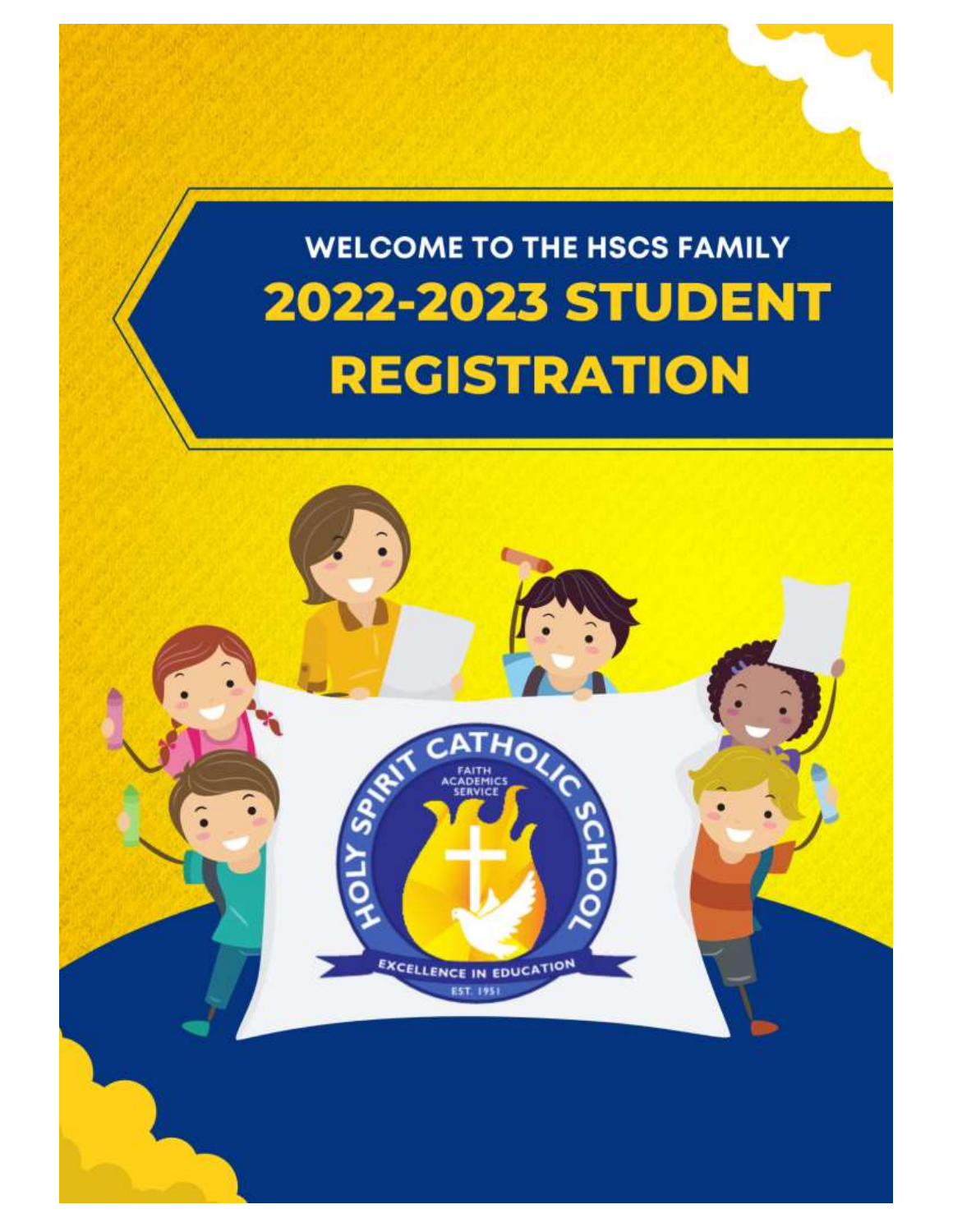# 2022-2023 New Student Registration Application

The registration process will be completed in two ways: the contract process through SchoolCues and additional form. Below is a checklist of items so you can keep track of what all needs to happen to have a permanent seat for next year.

- 1) We require **a birth certificate** to verify the student's birth date. Students entering:
	- a. Pre-Kindergarten must be four (4) years of age on or before the 15<sup>th</sup> of August of the enrolling year. Child must be toilet trained.
	- b. Kindergarten must be five (5) years of age on or before the 31 $st$  of August of the enrolling year.
- 2) In the SchoolCues, Update several items and fill out New Student Registration Contract:
	- a. Basic Student Information
	- b. Parent/Guardian Information
	- c. Tuition Contract 22-23
	- d. Student Health Inventory
	- e. Sacramental Preparation
	- f. Computer/Internet Use Agreement
	- g. Library/Field Trip Permission Form
	- h. 2022-2023 PIP-Parent Involvement Program
- 3) Additional enrollment documents are needed. Copies of these items can be brought to the main office, emailed to the office at [hscsoffice@wyoming.com,](mailto:hscsoffice@wyoming.com) or attached to the contract in SchoolCues:
	- a. Birth Certificate
	- b. Copy of Social Security Card
	- c. Immunization record or exemption status
	- d. Baptismal record (for Catholic students)
- 4) Safe environment and background check required through the Diocese of Cheyenne.
- 5) Pay Registration Fee according to number of children enrolling.

If you have filled out an admission inquiry form on our website, you will receive an email from SchoolCues that will take you to the contract to be filled out.

If you have not filled out an admission inquiry form on our website, you will need to do this so we can send you a contract.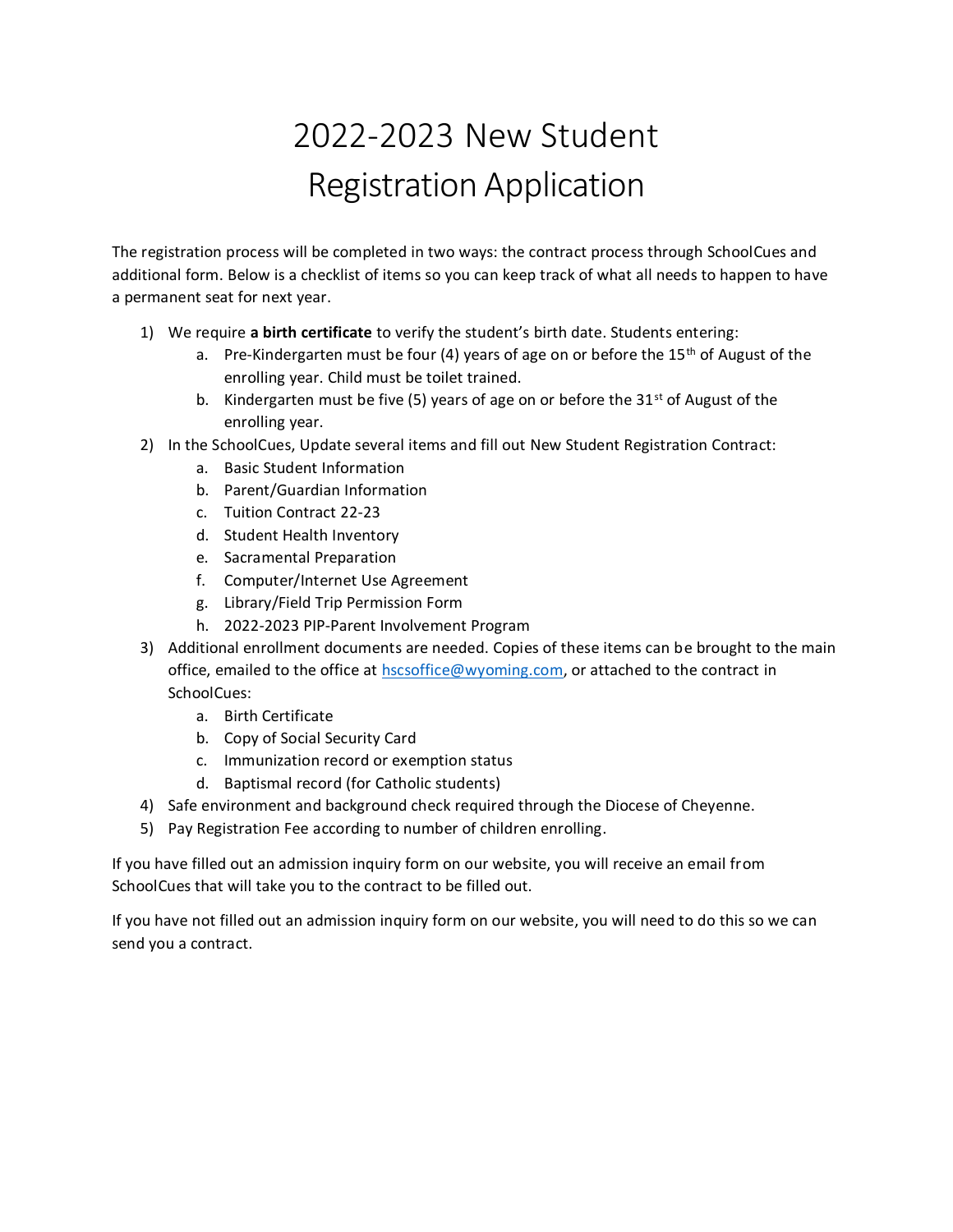### **HOLY SPIRIT CATHOLIC SCHOOL REGISTRATION & TUITION RATES FOR 2022/2023 SCHOOL YEAR**

#### **REGISTRATION FEES:**

Book Fees: \$180 Activity Fees: \$40 Technology Fee: \$20 Home & School Dues: \$10 Yearbook: \$25

#### **ONE STUDENT: \$275 TWO STUDENTS: \$515 THREE STUDENTS: \$755 FOUR STUDENTS: \$945**

The non-refundable registration fee must be paid with your application in order for us to hold a seat for your student for next year. This year you can make a down payment of \$150 at time of registration and then pay the reminder by the end of this school year (May 26, 2022). If you select to do the \$150 down payment, you will not be able to pay online.

#### **TUITION PK-6 TH**

|                        | <b>RATE</b> | <b>5% DISCOUNT*</b> | 3% DISCOUNT** |
|------------------------|-------------|---------------------|---------------|
| <b>ONE STUDENT:</b>    | \$3525      | \$3350              | \$3420        |
| <b>TWO STUDENTS:</b>   | \$5630      | \$5350              | \$5460        |
| <b>THREE STUDENTS:</b> | \$7035      | \$6685              | \$6825        |
| <b>FOUR STUDENTS:</b>  | \$7600      | \$7220              | \$7375        |

\*5% discount given if payment of entire tuition is received by September 1<sup>st</sup> of the new school year.

\*\*3% discount if entire balance is paid  $\frac{1}{2}$  by September 1<sup>st</sup> and  $\frac{1}{2}$  by Jan. 5<sup>th</sup>. Discount given on 2<sup>nd</sup> half of payment.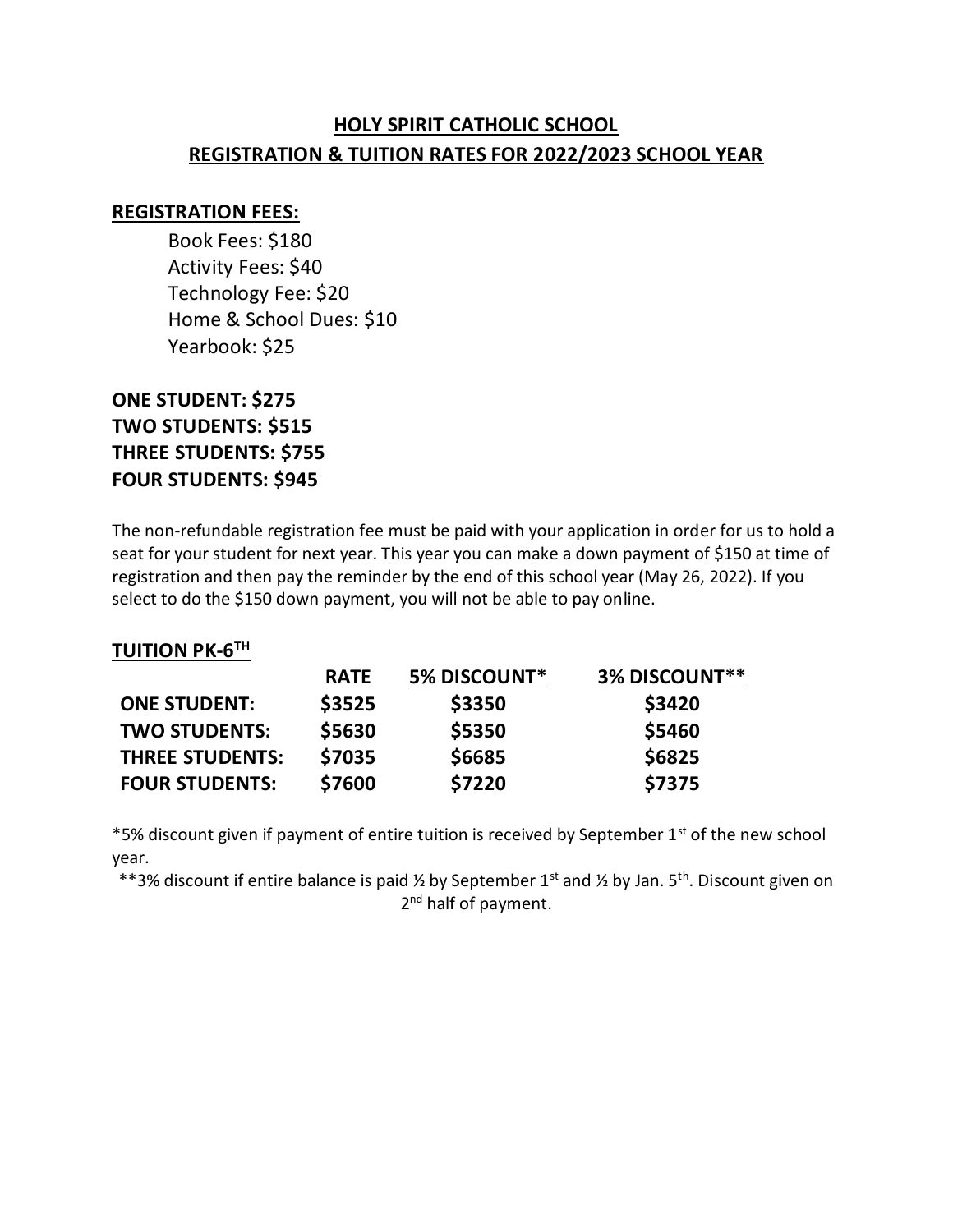## **Filling Out the Contract**

- 1. You should receive an email from SchoolCues at the address you provided in your admission inquiry.
- 2. Click on the "RESPOND" button in the email or copy and paste the URL listed below this into your web browser.



3. When you click "RESPOND," you will be sent to the SchoolCues login page. At this page, you will need to click on the "NEW USER SIGN UP."



- 4. On the next page, enter the Invitation code HSCSCUES (case sensitive).
- 5. Enter your e-mail address and password and confirm password.
- 6. Enter the verification code shown.
- 7. Accept the Terms and click on CREATE USER.
- 8. After your account is created, you will receive a confirmation e-mail from noreply@schoolcues.com, with instructions to activate your account. Click on the link in the e-mail, this will activate your account.